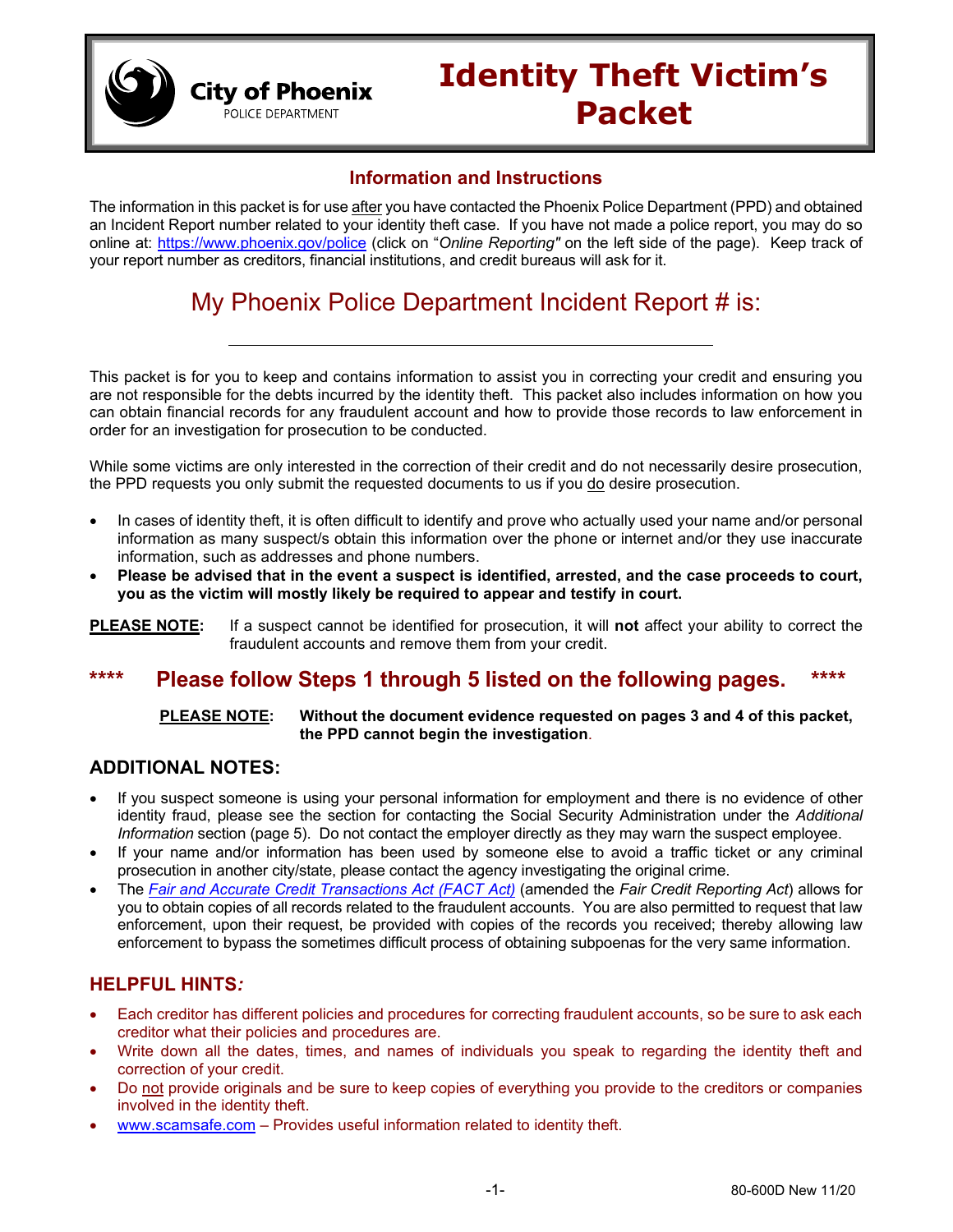## **Step 1: Contact your bank and other credit card issuers.**

If the theft involved **existing bank accounts** (checking or savings accounts as well as credit or debit cards), you should do the following:

- Close the account that was used fraudulently or put stop payments on all outstanding checks that might have been written without your knowledge.
- Close all credit card accounts that were used fraudulently
- Close any account accessible by debit card if it has been accessed fraudulently
- Open new accounts protected with a secret password or personal identification number (PIN)

If the identity theft involved the creation of **new bank accounts,** you should do the following:

- Call the involved financial institution and notify them of the identity theft
- They will likely require additional notification in writing (see step 4)

## **Step 2: Contact the three (3) national credit bureaus.**

You should request the credit bureaus to place a "Fraud Alert" and/or "Security Freeze" on your credit records.

- A fraud alert notifies creditors to take extra steps to verify your identity before extending any credit.
- A security freeze is the best way to help prevent new accounts from being opened in your name.
	- ∗ Some of the credit bureaus require a PIN to be designated on your credit file and subsequently, the PIN must then be given for credit to be extended.

Below is a list of the three (3) credit bureaus and the links and phone numbers to have a "Fraud Alert" and/or "Security Freeze" placed on your credit report:

**Equifax** [Equifax.com/personal/credit-report](https://www.equifax.com/personal/credit-report-services/)[services](https://www.equifax.com/personal/credit-report-services/) 1-800-685-1111

**Experian** [experian.com/help](https://www.experian.com/help/) 1-888-EXPERIAN 1-888-397-3742

**TransUnion** [TransUnion.com/credit-help](https://www.experian.com/help/) 1-888-909-8872

Because of the *[FACT Act](https://www.congress.gov/108/plaws/publ159/PLAW-108publ159.pdf)*, the credit bureaus are required, upon request, to provide one free credit report, per credit bureau agency, per year, with subsequent credit reports available at a nominal fee. Request your free credit reports online at [www.annualcreditreport.com.](http://www.annualcreditreport.com/)

### **Step 3: File a report with the Federal Trade Commission (FTC).**

Report your identity theft and get a personal recovery plan online at<https://www.identitytheft.gov/> or by calling 1-877-IDTHEFT (438-4338).

### **Step 4: Contact the creditors involved in the identity theft.**

This step involves contacting all the companies or institutions that provided credit or opened new accounts for the suspect/s and/or where the suspect/s accessed existing accounts. Some examples include, banks, credit card companies, mortgage companies, utility companies, telephone companies, cell phone companies, etc.

### **You will need to provide the below documents to EACH creditor**.

*Identity Theft Affidavit -* The affidavit requests information regarding you as the victim, how the fraud occurred, any law enforcement actions, and a checklist for documentation you can provide.

**NOTE**: If creditors, financial institutions, or collection agencies do not require you to complete their own affidavit, you may use the *PPD Identity Theft Affidavit Form 80-601D* located at the end of this packet**.**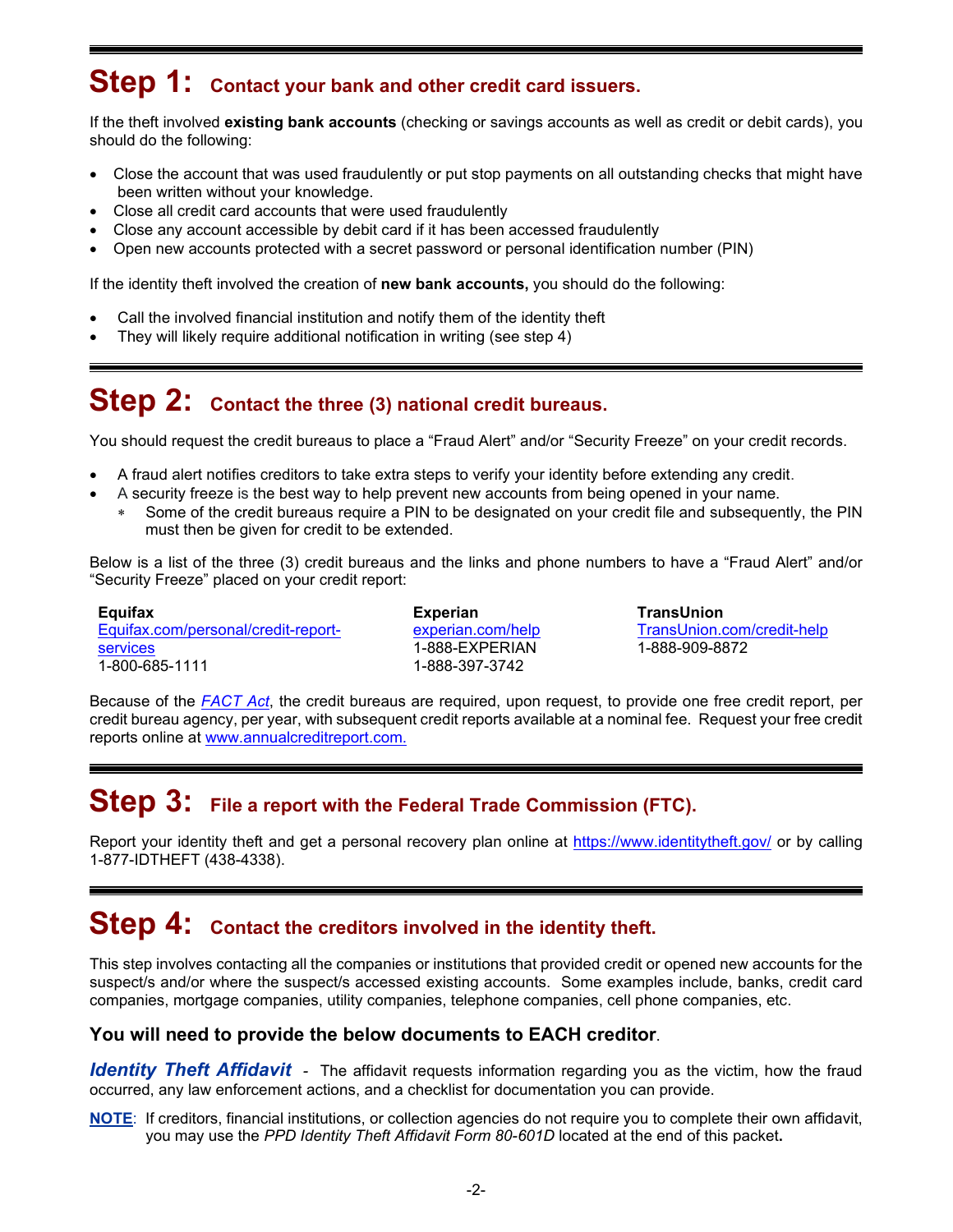# **Step 4: Contact the creditors involved in the identity theft. (Continued)**

**Dispute Letter** - The dispute letter is used to dispute fraudulent account/s and/or transaction/s and should contain information related to the fraudulent account/s and/or transaction/s, your dispute of the account/s and/or transaction/s, and your request for the information to be corrected. In addition, the letter should:

- 1. Reference the appropriate *FACT Act* section.
- 2. Request copies of any and all records related to the fraudulent accounts to be provided to you.
- 3. Request all records to be made available to law enforcement.

*FACT Act* - You should provide a copy of the appropriate *FACT Act* section with the submission of an identity theft affidavit and dispute letter to the individual creditors.

**NOTE**: Sample letters and *FACT Act* sections can be found on the FTC's website at <https://www.identitytheft.gov/Sample-Letters>

### **Step 5: Send a completed and signed** *PPD Identity Theft Affidavit Form 80-601D\** **AND copies of all document evidence\* obtained from the creditors regarding the fraudulent account/s and/or transactions to the PPD.**

**Send by email to**: [documentcrimes@phoenix.gov](mailto:documentcrimes@phoenix.gov)

### **Send by mail or hand deliver to: Phoenix Police Department – Financial Crimes Detail 620 West Washington Street Phoenix, AZ 85003**

### **\*The** *PPD Identity Theft Affidavit Form 80-601D* **can be found at the end of this packet and the types of document evidence needed are listed below on pages 3 and 4**.

To avoid confusion and to ensure all items are forwarded to the assigned detective, if possible, please submit everything at once (please do not send items separately).

**PLEASE NOTE**: Only submit the requested documents to the PPD if you desire prosecution and would be willing to appear and testify in court should a suspect be identified and arrested (do not submit this packet if you are only interested in the correction of your credit and do not necessarily desire prosecution).

**\*\*\*\*\*\*\*\* You will only be contacted by a detective if the document evidence you \*\*\*\*\*\*\*\* submit leads to the identification and prosecution of a suspect.**

### **Document Evidence Needed to Begin an Investigation for Prosecution:**

**To obtain the document evidence listed on the next page, sample** *Dispute Letters* **are available from the FTC's website at [https://www.identitytheft.gov/Sample-Letters.](https://www.identitytheft.gov/Sample-Letters)**

### **NOTE:**

- **Write your PPD Incident Report number on copies of all documents you will be sending to the PPD.**
- **If only a partial account number is listed on the document, please write the entire number on the copy you will be sending to the PPD.**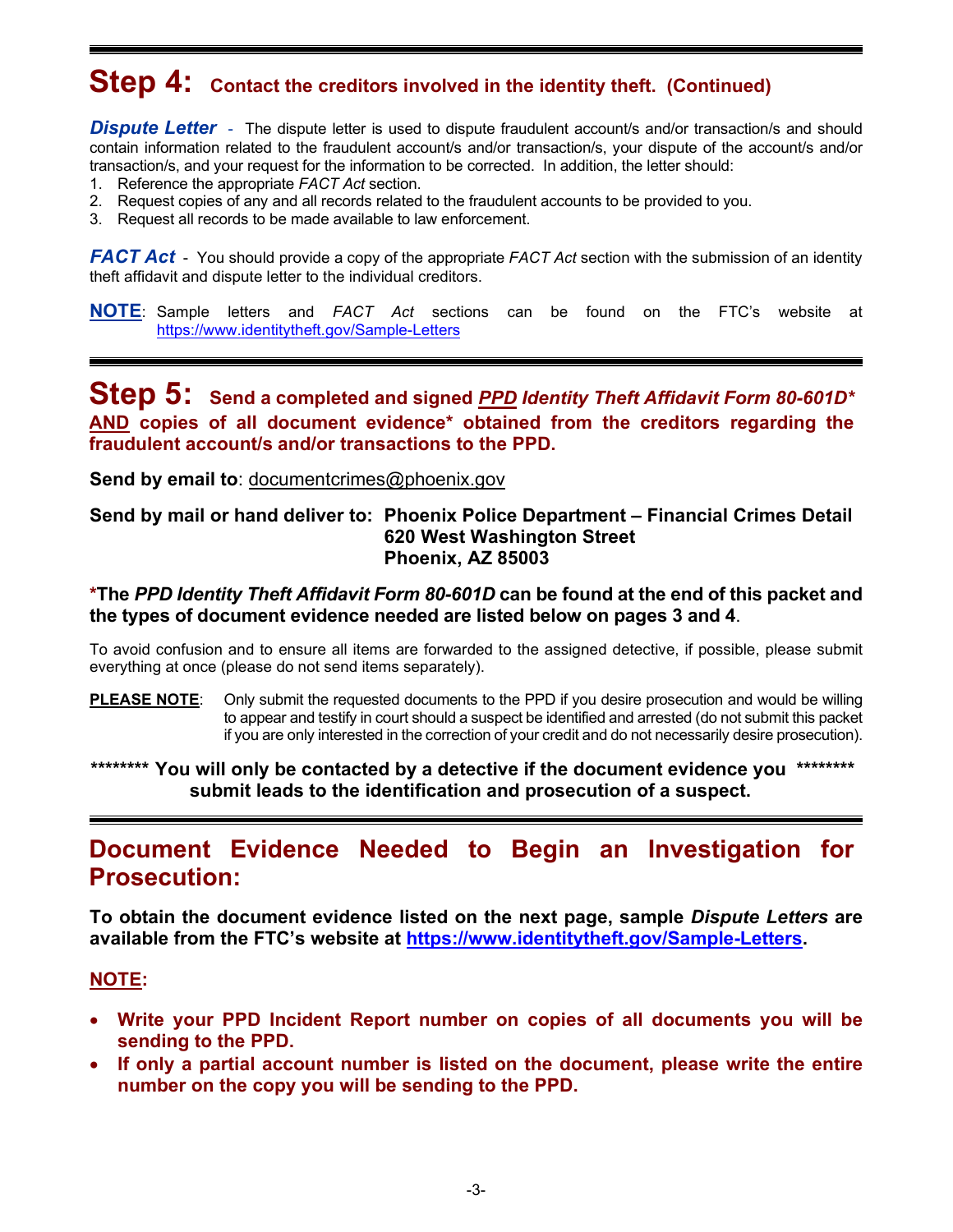## **Document Evidence Needed to Begin an Investigation for Prosecution: (Continued)**

### 1. **If your existing accounts are being accessed, please obtain the following:**

- (a) Bank statements or bills showing where the transactions occurred
	- Please circle or underline the fraudulent transactions.
		- Do not use a highlighter as it may make it impossible to read photocopies.
	- Call your bank/the company and request the physical address for where the transactions occurred.

#### (b) Bills from companies showing merchandise ordered

- Addresses where items were delivered
- What phone numbers were associated with the order
- (c) Any information from the creditor that shows how or where the account was used
- (d) The name or employee number and phone number of any representative from the businesses you speak to

#### 2. **If new accounts have been opened in your name, please obtain the following:**

- (a) Any bank statements for accounts that are not yours
- (b) Credit reports showing the accounts that are not yours
	- Please circle or underline all accounts that are not yours.
		- ∗ Do not use a highlighter as it may make it impossible to read photocopies.
- (c) Bills from utility companies for accounts you did not open
- (d) Letters or documentation from creditors or utility companies that contain:
	- Copies of applications for credit
	- How the account was opened (in person, over the phone, on internet)
	- Where the account was opened if done in person
	- Where the account is being used (addresses of transactions)
	- Address where any cards, bills, merchandise, or correspondence was mailed
	- Any phone numbers associated with the fraudulent account
- (e) The name or employee number and phone number of any representative from the businesses you speak to.

#### 3. **If someone is using your personal information for employment, the PPD will need:**

- (a) Copies of the Department of Economic Security or Social Security Administration report showing your information is being used for employment in Phoenix.
- (b) If only your social security number is being used for employment, please provide a **stamped** social security number verification letter from the Social Security Administration that verifies the social security number in question is assigned to you.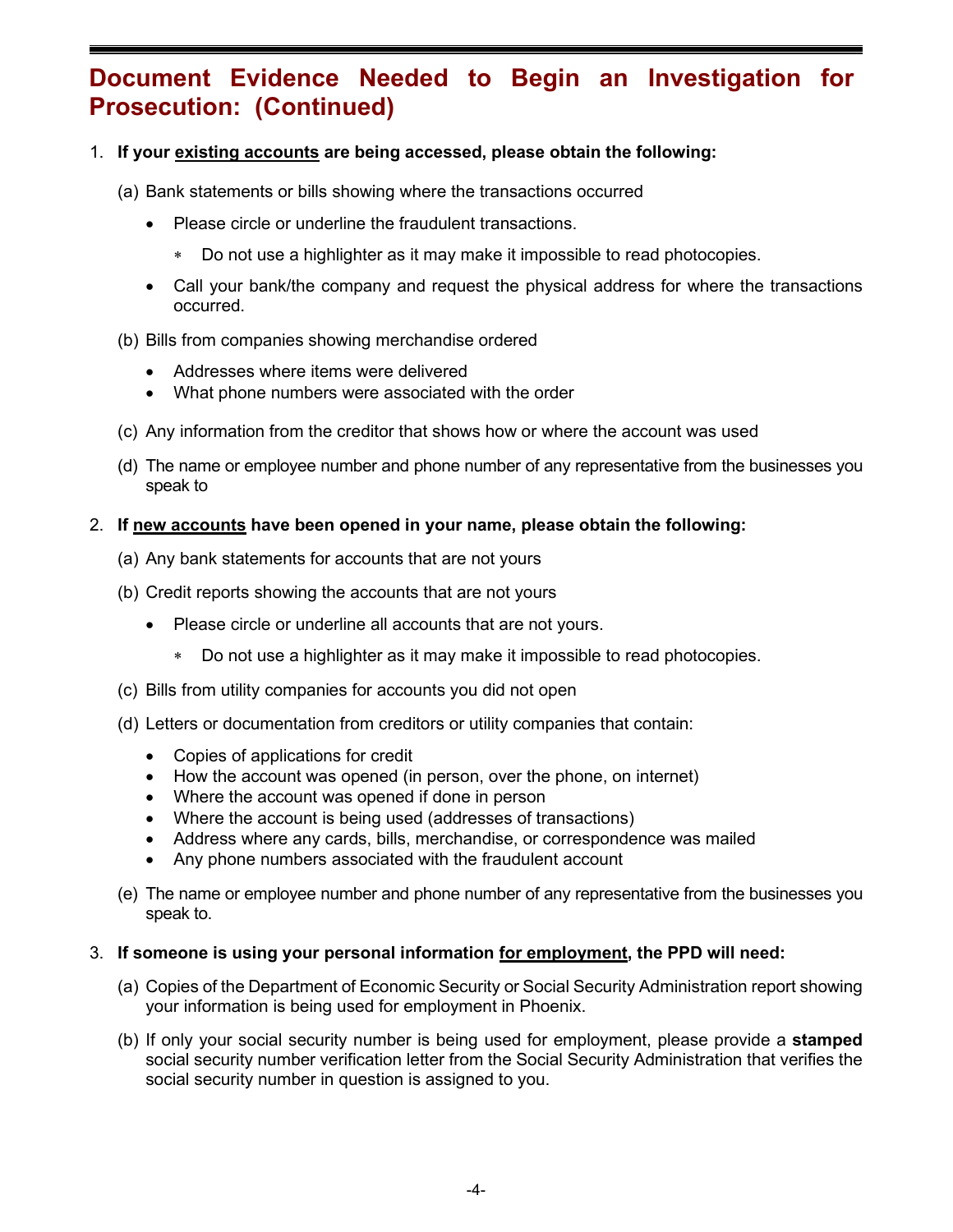### **Additional Information:**

- *√* **Post Office** If you suspect your mail has been stolen or diverted with a false change-of-address request, contact your local postal inspector. Find your local postal inspector online at [http://usps.com](http://usps.com/) or by calling **1-800-275-8777**.
- *Social Security Administration* If you suspect someone is using your social security number to obtain employment, contact the Office of the Inspector General's fraud hotline at **1-800-269-0271** or submit a report online at [https://oig.ssa.gov/.](https://oig.ssa.gov/) Check the accuracy of your work history by requesting a copy of your *[Social Security Statement](https://www.ssa.gov/help/global_statement7004.html)*:
	- Access/create a my Social Security account online at<https://www.ssa.gov/myaccount/> or
	- Print, complete, and mail a *[Request for Social Security Statement Form SSA-7004](https://www.ssa.gov/forms/ssa-7004.pdf)* to the address listed on the form (takes approximately four to six weeks to process).
- *Internal Revenue Service (IRS)*  If you suspect someone has used your social security number to file a tax return, go online to<https://www.irs.gov/identity-theft-central> and access the *[Taxpayer Guide to](https://www.irs.gov/newsroom/taxpayer-guide-to-identity-theft)  [Identity Theft](https://www.irs.gov/newsroom/taxpayer-guide-to-identity-theft)* for information/steps on tax-related identity theft.
- *If you are contacted by a collection* **agency** about a debt for which you are not responsible, immediately notify them that you did not create the debt and you are a victim of identity theft. Follow up with the collection agency and creditor in writing and include a copy of your police report, an identity theft affidavit, dispute letter, and a copy of the appropriate section of the *FACT Act*.
	- **NOTE**: If the collection agency does not require you to complete their own affidavit, you may use the *PPD Identity Theft Affidavit Form 80-601D* located at the end of this packet**.**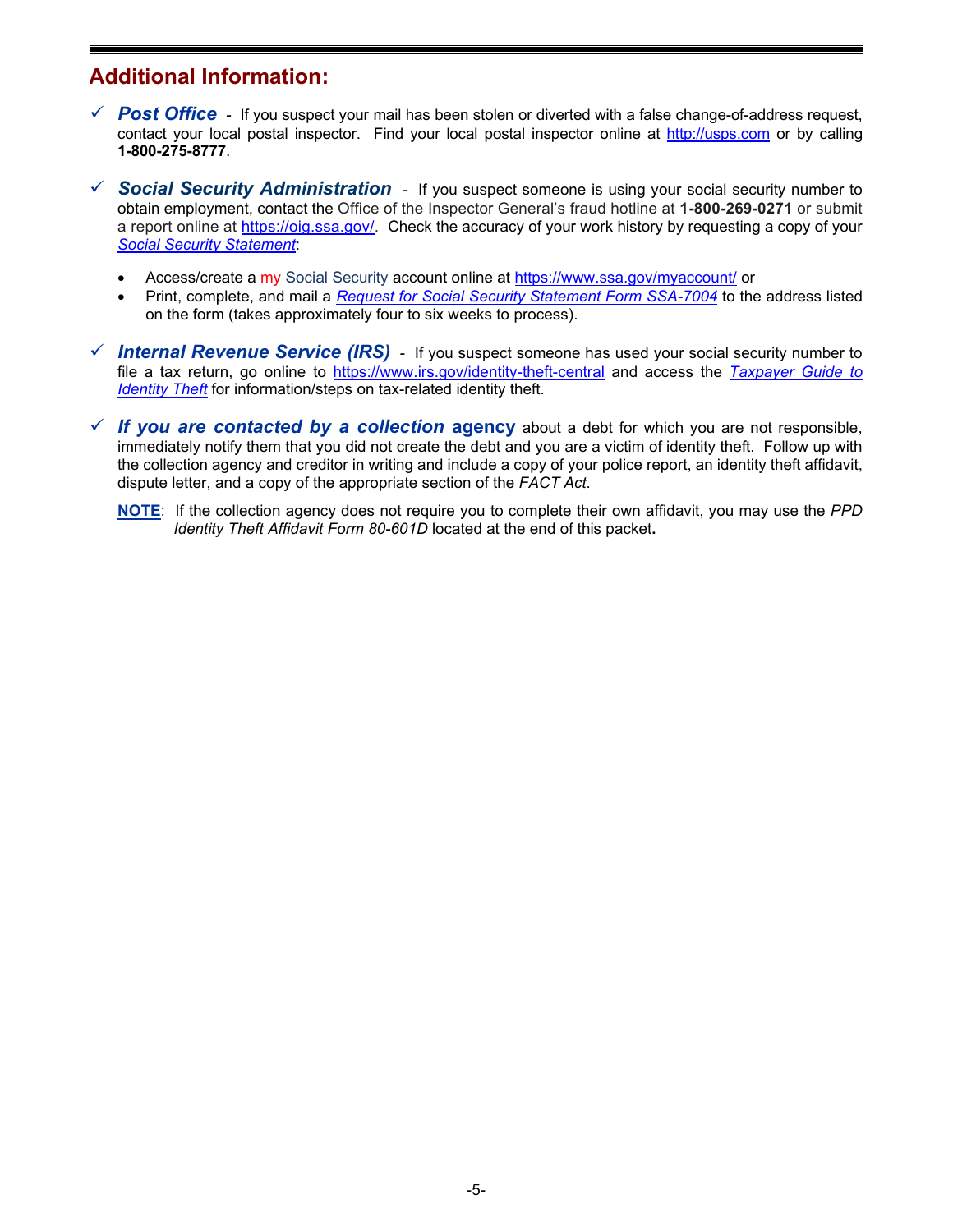#### Phoenix Police Department Incident Report #:

| <b>Victim Information</b>               |                                                                                                   |                                                                                                   |            |                 |                 |  |
|-----------------------------------------|---------------------------------------------------------------------------------------------------|---------------------------------------------------------------------------------------------------|------------|-----------------|-----------------|--|
| 1.                                      | My full legal name is:                                                                            | (Middle)<br>(First)                                                                               |            | (Last)          | (Jr., Sr., III) |  |
| 2.                                      |                                                                                                   | (If different from above) When the events described in this affidavit took place, I was known as: |            |                 |                 |  |
|                                         | (First)                                                                                           | (Middle)                                                                                          | (Last)     | (Jr., Sr., III) |                 |  |
| 3.                                      | My date of birth is:                                                                              | (Month/Date/Year)                                                                                 |            |                 |                 |  |
| 4.                                      | My social security number is: What is a second security number is:                                |                                                                                                   |            |                 |                 |  |
| 5.                                      |                                                                                                   |                                                                                                   |            |                 |                 |  |
| 6.                                      | My current address is:<br><u> 1990 - Johann Barbara, martin amerikan basal da</u><br>(Street)     |                                                                                                   |            |                 |                 |  |
|                                         | (City)                                                                                            | (State)                                                                                           | (Zip Code) |                 |                 |  |
| 7.                                      |                                                                                                   |                                                                                                   |            |                 |                 |  |
| 8.                                      | (If different from above) When the events described in this affidavit took place, my address was: |                                                                                                   |            |                 |                 |  |
|                                         | $\overline{\text{(Street)}}$                                                                      |                                                                                                   |            |                 |                 |  |
|                                         | (City)                                                                                            | (State)                                                                                           | (Zip Code) |                 |                 |  |
| 9.                                      | I lived at the address in Item 8 from: Until<br>(Month/Year)<br>(Month/Year)                      |                                                                                                   |            |                 |                 |  |
| 10.                                     |                                                                                                   |                                                                                                   |            |                 |                 |  |
|                                         | Contact email address:                                                                            | <u> 1980 - Johann John Stein, markin fizik eta idazlea (</u>                                      |            |                 |                 |  |
| How the Fraud Occurred                  |                                                                                                   |                                                                                                   |            |                 |                 |  |
| Check all that apply for items 11 - 17: |                                                                                                   |                                                                                                   |            |                 |                 |  |

- 11. **I** I did not authorize anyone to use my name or personal information to seek money, credit, loans, goods, or services described in this report.
- 12. **I** did not receive any benefit, money, goods, or services as a result of these events.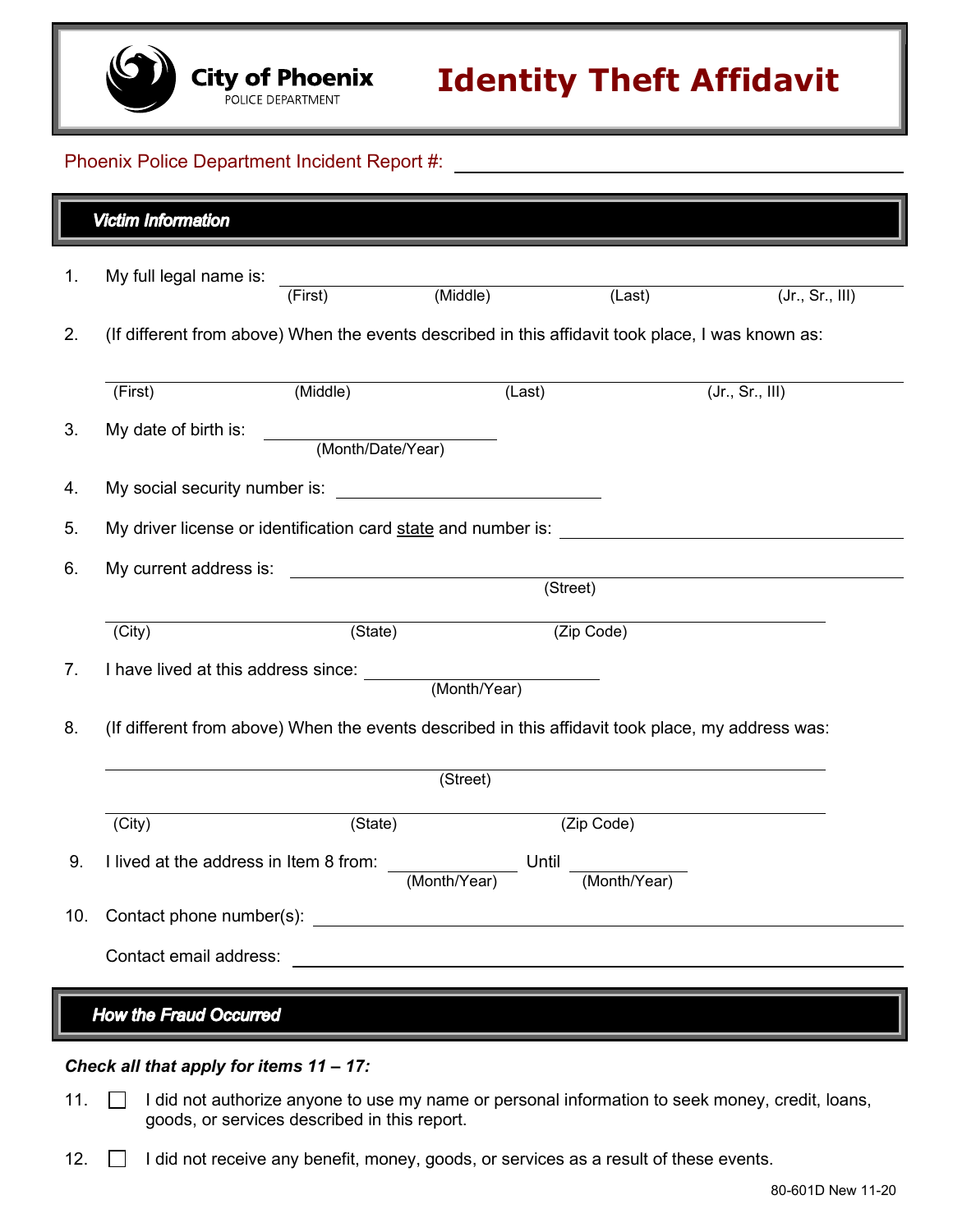|     | How the Fraud Occurred - (Continued) |                                                                                                                                                                                                                                                                                                                              |                                                                                                                                                   |  |  |  |  |  |
|-----|--------------------------------------|------------------------------------------------------------------------------------------------------------------------------------------------------------------------------------------------------------------------------------------------------------------------------------------------------------------------------|---------------------------------------------------------------------------------------------------------------------------------------------------|--|--|--|--|--|
| 13. |                                      | card, etc.) were:<br>Stolen on or about:<br>Day/Month/Year                                                                                                                                                                                                                                                                   | My identification documents (for example, credit cards, birth certificate, driver license, social security<br>Lost on or about:<br>Day/Month/Year |  |  |  |  |  |
| 14. |                                      | To the best of my knowledge and belief, the following person(s) used my information (for example,<br>my name, address, date of birth, existing account numbers, social security number, mother's maiden<br>name, etc.) or identification documents to get money, credit, loans, goods, or services without my<br>permission: |                                                                                                                                                   |  |  |  |  |  |
|     |                                      | Name (if known)                                                                                                                                                                                                                                                                                                              | Name (if known)                                                                                                                                   |  |  |  |  |  |
|     |                                      | Address (if known)                                                                                                                                                                                                                                                                                                           | Address (if known)                                                                                                                                |  |  |  |  |  |
|     |                                      | Phone number/s (if known)                                                                                                                                                                                                                                                                                                    | Phone number/s (if known)                                                                                                                         |  |  |  |  |  |
|     |                                      | Additional information                                                                                                                                                                                                                                                                                                       | Additional information                                                                                                                            |  |  |  |  |  |
| 15. |                                      | I DO NOT know who used my information or identification documents to get money, credit, loans,<br>goods, or services without my knowledge or authorization.                                                                                                                                                                  |                                                                                                                                                   |  |  |  |  |  |

16. Additional comments (for example, description of fraud, which documents or information were used, or how the identity thief may have gained access to your information):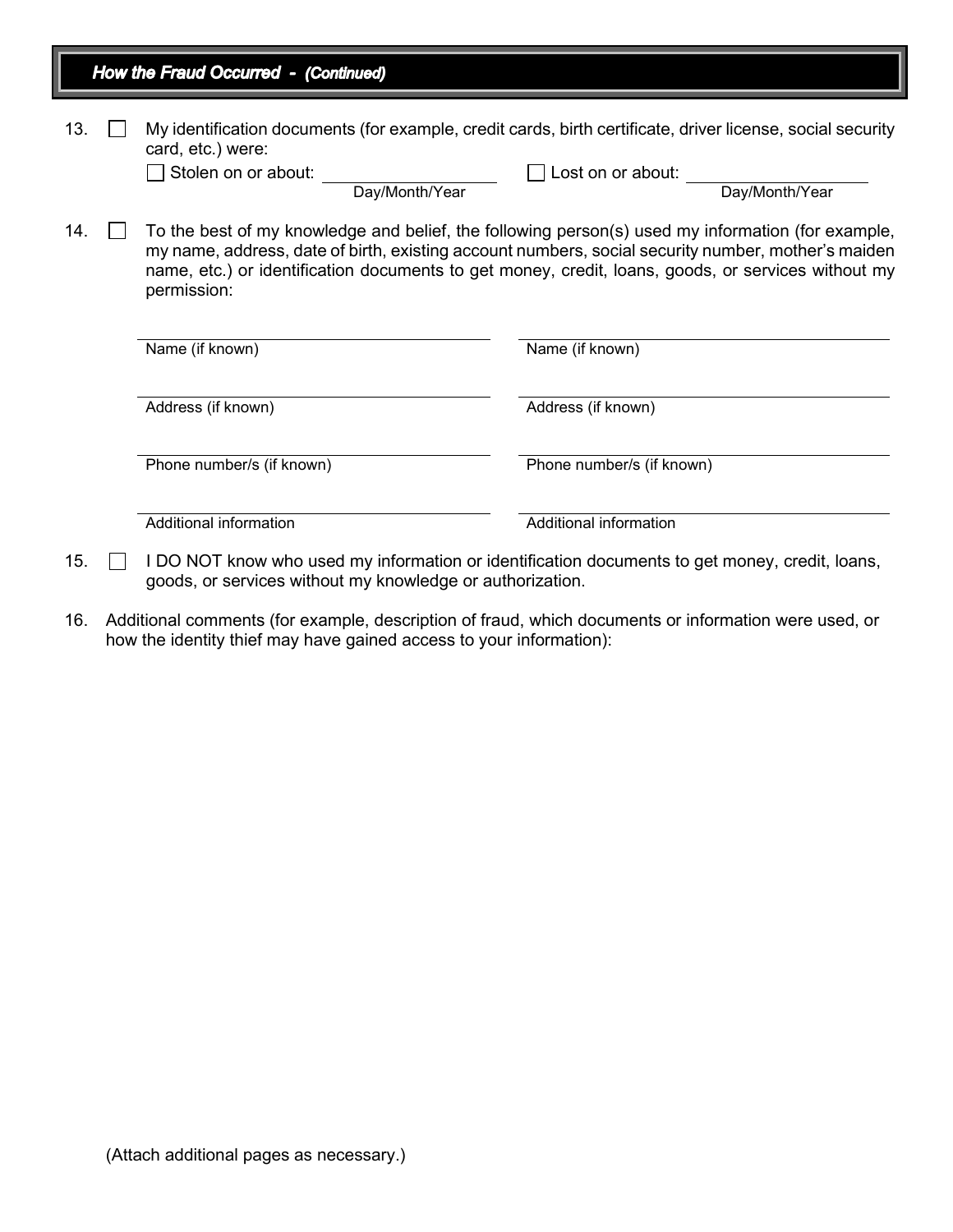### **Victim's Law Enforcement Actions**

17. Check ONLY one:

I am willing to assist in prosecution of the person(s) who committed this fraud.

I am NOT willing to assist in the prosecution of the person(s) who committed this fraud.

### 18. Check ONLY one:

- $\Box$  I am authorizing the release of this information to law enforcement for the purposes of assisting them in the investigation and prosecution of the person(s) who committed this fraud.
- I am NOT authorizing the release of this information to law enforcement for the purposes of assisting them in the investigation and prosecution of the person(s) who committed this fraud.
- 19. (Check all that apply): I have  $\Box$  have not  $\Box$  reported the events described in this affidavit to another law enforcement agency. The other law enforcement agency did  $\Box$  did not  $\Box$  complete a report.
	- If you have contacted another law enforcement agency, please complete the below information:

| Agency #1      | Name of officer/person who took report |
|----------------|----------------------------------------|
| Date of report | Report number                          |
| Phone number   | Email address (if known)               |
| Agency #2      | Name of officer/person who took report |
| Date of report | Report number                          |
| Phone number   | Email address (if known)               |

#### **Documentation Checklist**

Please indicate the supporting documentation you can provide to the companies you plan to notify. Attach copies (NOT originals) to the affidavit before sending the affidavit to the companies.

- 20.  $\Box$  A copy of a valid government-issued photo-identification (ID) card (for example, your driver license, state issued ID card, or your passport). If you are under 16 and do not have a photo ID, you may submit a copy of your birth certificate or a copy of your official school records showing your enrollment and place of residence.
- 21.  $\Box$  Proof of residence during the time the disputed bill occurred, the loan was made, or other event took place. For example, a rental/lease agreement in your name, a copy of a utility bill, or copy of an insurance bill.
- 22.  $\Box$  A copy of the report filed with the police or sheriff's department. If you are unable to obtain a report or report number from the police, please indicate that in item #19. Some companies only need the report number, not a copy of the report. You may want to check with each company.